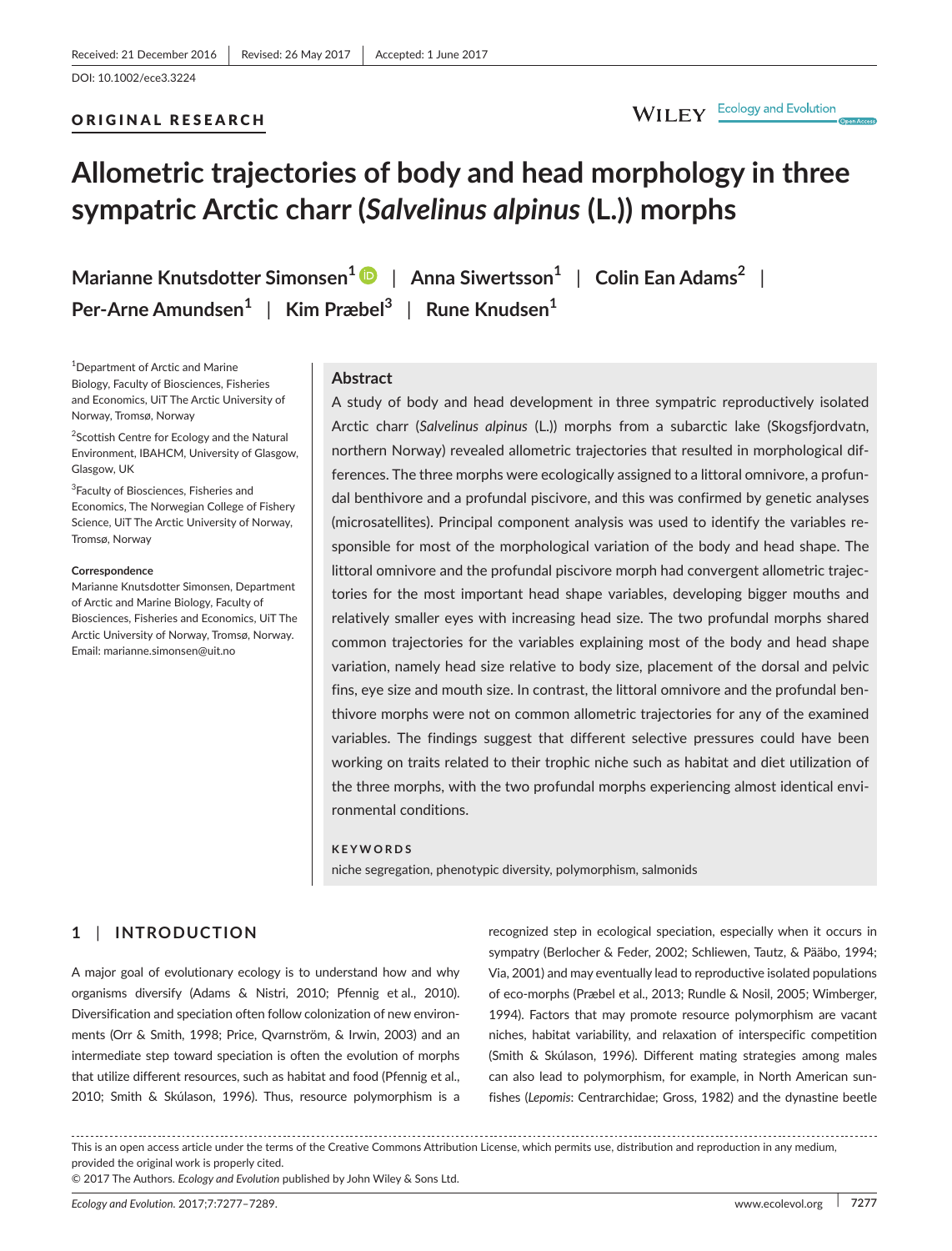**7278 WII FY** Ecology and Evolution **and Experiment Construction** SIMONSEN ET AL.

(*Podischnus agenor*; Eberhard, 1982). Polymorphism is usually seen in species-poor communities, and it is probably linked to niche expansion in the absence of interspecific competitors and predators (Robinson & Wilson, 1994). Many species-poor communities with polymorphic fish species are found in the northern hemisphere, particularly in postglacial lakes. Examples include polymorphic brown trout (*Salmo trutta* L.) in Lake Bunnersjöarna in Sweden (Ryman, Allendorf, & Ståhl, 1979), rainbowsmelt(*Osmerus mordax*) in Lochaber Lake (Nova Scotia), Lake Utopia (New Brunswick) and Onawa Lake (Maine; Taylor & Bentzen, 1993), European and lake whitefish (*Coregonus* spp.) in northern Fennoscandia and Canada (Bernatchez,Vuorinen, Bodaly, & Dodson, 1996; Siwertsson et al., 2010) and three-spined stickleback (*Gasterosteus aculeatus* L.) in British Columbia (McPhail, 1992). Thus, postglacial lakes represent important ecosystems where mechanisms of diversification and speciation can be studied (Skulason, Snorrason, & Jonsson, 1999).

The morphology of an individual influences that individuals' ability to perform key tasks in its daily life (Wainwright, 1991) and large differences in relative fitness may be caused by small morphological differences (Parsons, Sheets, Skúlason, & Ferguson, 2011). A common method used to detect and quantify morphological differences is to use geometric morphometrics to explore shape (Adams, Rohlf, & Slice, 2004, 2013). This technique allows exploration of evolutionary and developmental questions by comparison of populations or by studying ontogenetic changes (Parsons, Robinson, & Hrbek, 2003). Shape changes occurring during an individual`s lifetime forms the basis for the potential for adaptive evolution (Klingenberg & Spence, 1993). Organisms can change shape as they develop by changes in the relative growth rate of morphological features (Urošević, Ljubisavljević, & Ivanović, 2013) and/or alterations in the timing of developmental events (Eiríksson, Skulason, & Snorrason, 1999). One approach to describing morphological changes in shape as an individual grow is to study developmental trajectories (Klingenberg, 1998; Sheets & Zelditch, 2013; Webster & Zelditch, 2005). Growth trajectories manifested as allometric scaling are important in evolutionary processes as differences in these trajectories have the potential to provide for the expression of different phenotypes which increase the potential for evolution in new directions (Frankino, Zwaan, Stern, & Brakefield, 2005; Klingenberg, 1998).

Allometric trajectories can potentially change direction, shift sideways through lateral transposition or they can be extended or

truncated (Klingenberg, 1998). If the trajectories change direction, then a dissociation of the feature measured and age or size during the period being studied has occurred. A lateral transposition in contrast suggests that the dissociation likely has occurred earlier in development when there often is higher evolutionary flexibility for changes in shape (Klingenberg, 1998). In these circumstances, the morphology of one group will resemble shorter or longer individuals of another group (Sheets & Zelditch, 2013). Conserved trajectories indicate that ancestral growth trajectories are maintained (Klingenberg, 1998). Based on these, there are at least three possible allometric pathways that could result in the formation of alternative morphological groups (Figure 1a– c), and a fourth where the morphologies of the studied groups are on the same trajectory (Figure 1d). Phenotypic parallelism occurs where two morphs are on the same allometric shape trajectory, but the trajectories have different starting points; thus, there is a lateral transposition (Figure 1a). Phenotypic divergence over time occurs when two morphs are on different allometric trajectories that divergewith the size of the individuals (Figure 1b). Phenotypic convergence occurs when two morphs are on different allometric trajectories, where the trajectories have different starting points but converge with increasing size (Figure 1c). Finally, with common allometric trajectories, two morphs are on the same allometric shape trajectory (overlapping; Figure 1d). In this case, the two groups being studied can have the same size range, or the trajectories can be extended or truncated (Klingenberg, 1998). Ultimate differences in expressed shape are the result of different allometric trajectories or different shape starting points, whereas converging trajectories will reduce any initial differences.

Closely related species or morphs are often morphologically similar early in ontogeny and may diverge later in ontogeny to produce distinct adult morphologies (Richardson, 1999). This is often seen for primates (Mitteroecker, Gunz, Bernhard, Schaefer, & Bookstein, 2004; Richtsmeier, Corner, Grausz, Cheverud, & Danahey, 1993; Schultz, 1924) and for fish such as Eurasian perch (*Perca fluviatilis*; Svanbäck & Eklöv, 2002). However, species or morphs may show a converging morphology if they experience more similar environments at later life stages, for instance seen for three-spined sticklebacks and European cave salamanders (Family: Plethodontidae; Adams & Nistri, 2010; Oke et al., 2016).



Fish may respond more readily to environmental complexity than other vertebrates because of their flexibility in life history, growth rate,

FIGURE 1 Possible patterns of allometric trajectory comparisons between two morphs using PC scores as measures of size: (a) phenotypic parallelism; (b) phenotypic divergence; (c) phenotypic convergence, and (d) common allometric trajectory. For further explanations, see the text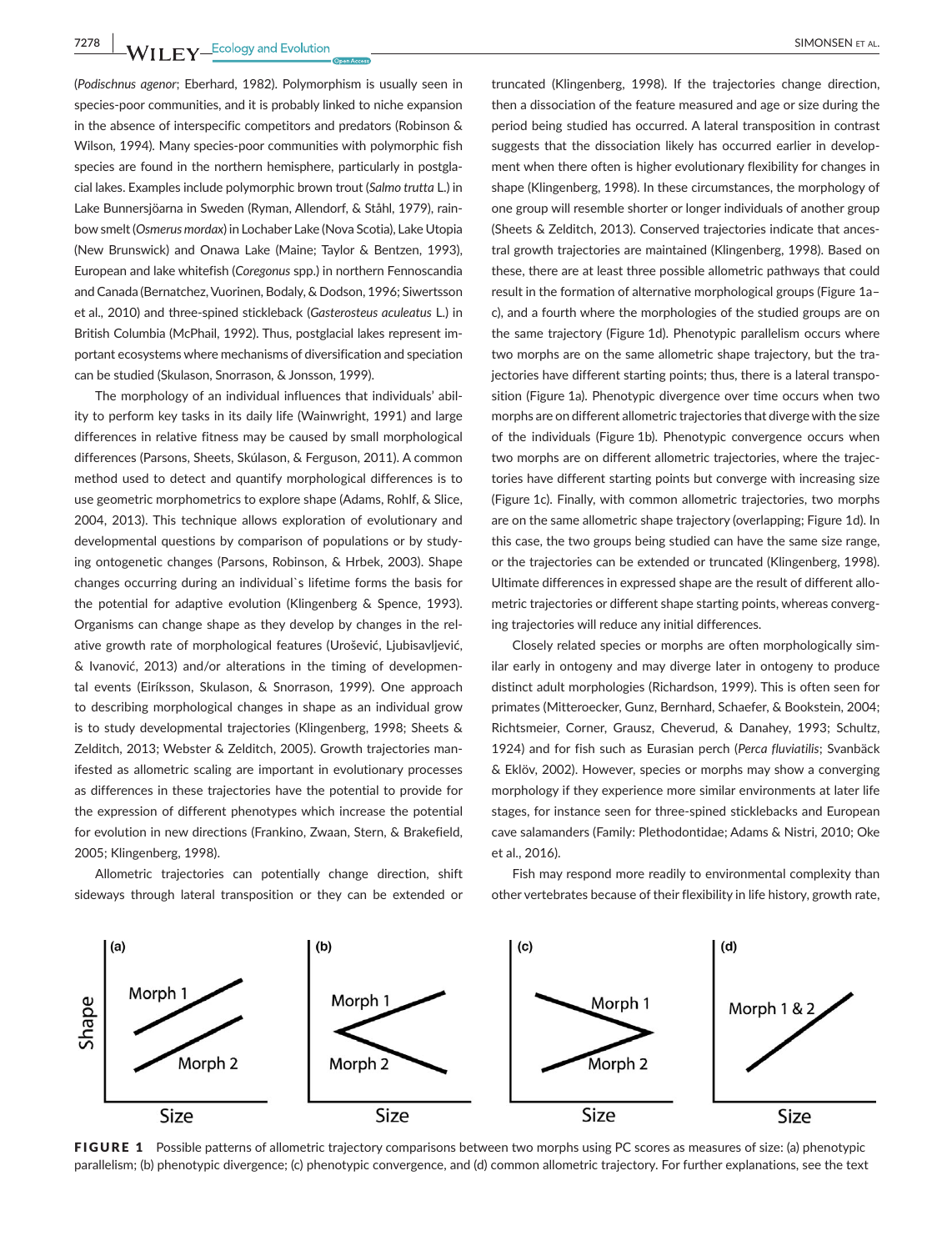and body size (Snorrason et al., 1994). In this study, a morphologically diverse fish species, Arctic charr (*Salvelinus alpinus* (L.)), is studied in order to explore allometric patterns of shape change among sympatric morphs. The study lake, Skogsfjordvatn, northern Norway, supports three reproductively isolated morphs that differ in habitat use, diet, and life history traits (Figure 2; Knudsen et al., 2016; Siwertsson, Refsnes, Frainer, Amundsen, & Knudsen, 2016; Skoglund, Siwertsson, Amundsen, & Knudsen, 2015; Smalås, Amundsen, & Knudsen, 2013). The morphs are referred to as the littoral spawning omnivore morph (LO), the profundal spawning benthivore morph (PB), and the profundal spawning piscivore morph (PP). The PB morph occurs exclusively in deep water, the PP morph appears to spend most time in the profundal zone, and the LO morph typically occurs in the littoral and pelagic zones. The PB morph is slow growing and attains a maximum size of 12–15 cm, whereas the other two morphs grow larger (Smalås et al., 2013). Throughout its life span, the PB-morph has clear, dark finger marks along its body sides, while the other two morphs only exhibit these marks at the earliest life stages. Morphologically the body of the PB-morph appears to be deeper than the bodies of the LO- and PP-morphs at the same fork lengths. Focusing at head structures, the PP- and PB-morphs seemingly have relatively larger eyes and mouths than the LO-morph. Also the breeding coloration of the morphs differ, with the LO-morph showing typically strong, red colors on their bellies, while the PP- and PB-morphs do not get clear signs of breeding colors. The diet of the PB-morph is dominated by profundal benthos, while the PP-morph initially feeds on profundal benthos but becomes piscivorous at a fork length around 20 cm. Zooplankton is the main prey of the LO-morph under 25 cm in fork length (Knudsen et al., 2016), but fish become more important in the diet with increasing length of the morph.



FIGURE 2 Drawing of the three morphs in Lake Skogsfjordvatn, showing their typical appearance. Uppermost individual LO-morph, middle PP-morph, and lower PB-morph. Drawing: Sigrid Skoglund

**Example 2018 EXECUTE:** THE EXECUTION CONTROL EXECUTION CONTROL EXECUTION CONTROL EXECUTION CONTROL EXECUTION CONTROL EXECUTION CONTROL EXECUTION CONTROL EXECUTION CONTROL EXECUTION CONTROL EXECUTION CONTROL EXECUTION CO

We examined the developmental pathways leading to the expression of different morphologies in the three reproductively isolated morphs by comparing the development of body and head shape. A basis of the study is that the three morphs are genetically different from each other. We predict that: (1) The PP- and PB-morphs are on common or slightly divergent allometric trajectories because they utilize similar habitats and diets at similar sizes, (2) The LO- and PPmorphs are on convergent trajectories because they have diets that become more dominated by piscivory during growth, although they utilize different principal habitats, and (3) The LO- and PB-morphs do not share common allometric trajectories because they utilize different habitats and diets.

# **2** | **MATERIALS AND METHODS**

#### **2.1** | **Study area**

Skogsfjordvatn (69°56'24"N, 19°10'00"E) is a 13.6 km<sup>2</sup> oligotrophic and dimictic lake at 17 m above sea level on Ringvassøya, northern Norway. The lake is normally ice-covered from December to May. The maximum depth is 120 m, and most of the lake has depths between 30 and 65 m with well-differentiated littoral, pelagic, and profundal zones. The lake is connected to the sea via a 1-km-long outlet river. The fish community consists of Arctic charr, brown trout, three-spined stickleback, Atlantic salmon, and European eel (*Anguilla anguilla* (L.); Smalås et al., 2013).

#### **2.2** | **Fish sampling**

Sampling took place monthly from August 2011 to January 2012 (*n* = 200) and in September and October 2012 (*n* = 49) using monofilament multi-mesh gillnets with mesh sizes that varied from 5 to 55 mm knot to knot. In the littoral (0–12 m depth) and profundal (>25 m depth) zones, 1.5-m-deep bottom nets were used, whereas 6-m-deep floating nets were employed in the pelagic zone above >30 m water depths. Fish were initially classified to morph in the field by examining head and body shape and color and a sample of fin tissue were obtained for subsequent genetic classification. In the laboratory, fork length (FL) of each fish was measured to the nearest 0.1 cm.

# **2.3** | **Phenotypic and genetic morph classification**

All individuals were assigned to one morph category based on visual morphological traits according to Skoglund et al., 2015 (also see Figure 2). This included the overall coloration, the general head and body shape, the relative eye size, the mouth position and size, and the curvature from the head to the snout.

Genetic classification of all individuals was performed via genetic assignment using a panel of seven validated microsatellites (see Appendix S2 for details). This panel of microsatellites is suited for discriminating the three charr morphs, but is not informative for the inference of adaptive traits and the genetics of allometric processes due to the neutrality of the loci. To confirm the existence of three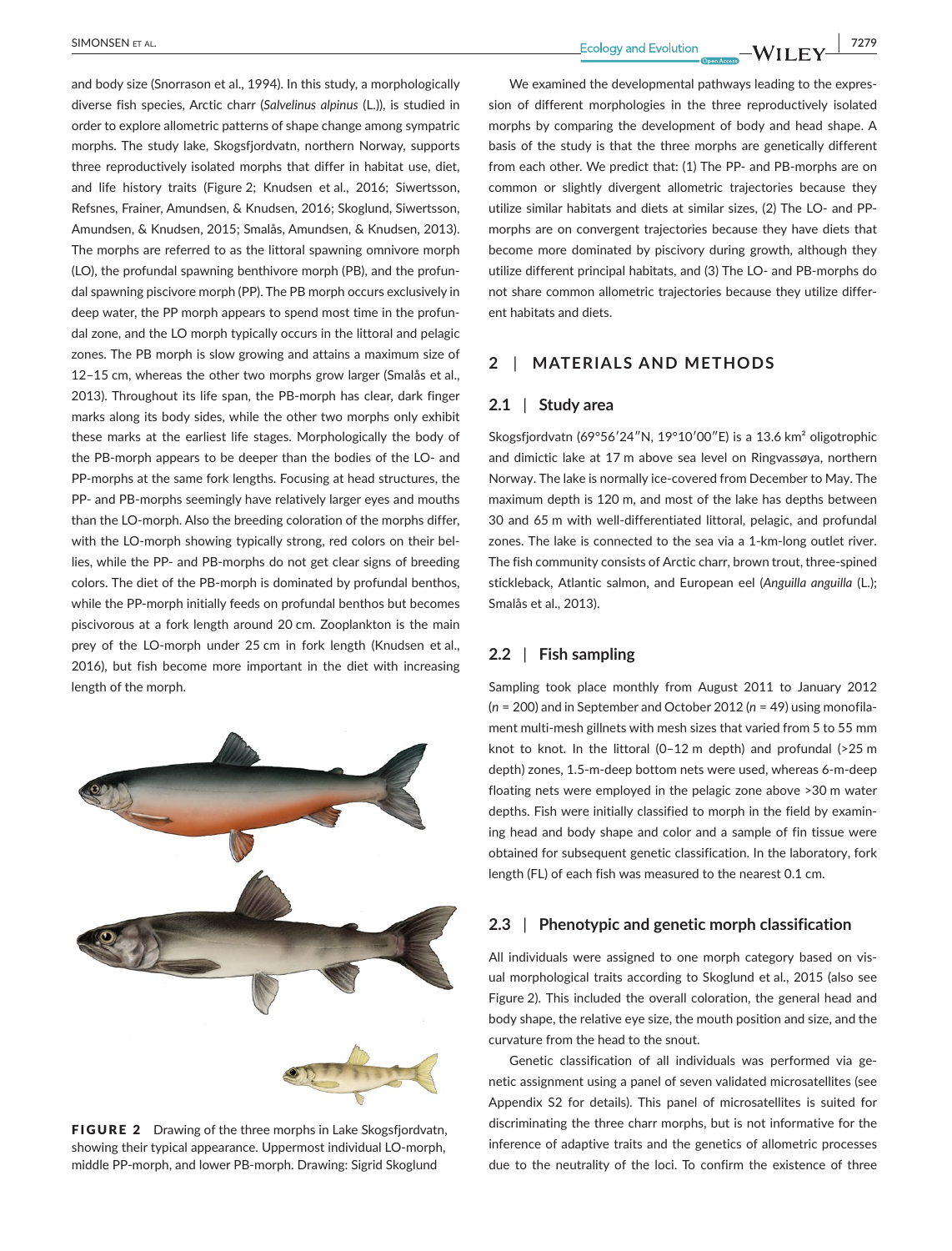**7280 |**  SIMONSEN et al.

charr morphs in the dataset, individuals classified as adults and with the phenotypic characteristic of the three charr morphs were analyzed using Bayesian clustering as implemented in STRUCTURE 2.3.4 (Hubisz, Falush, Stephens, & Pritchard, 2009; Pritchard, Stephens, & Donnelly, 2000). We used a model that assumed admixture and correlated allele frequencies between *K* clusters and burn-ins of 30,000 and MCMC replications of 50,000 at values of *K* = 1–6. No prior information was provided to the model, and the model was run 10 times at each *K* to confirm consistency of log-likelihood probabilities. The most likely number of morphs was evaluated as the highest ln Pr(*Χ*|*Κ*) and Δ*K* using STRUCTURE HARVESTER (Earl, 2012). Adult individuals with membership coefficients, *q*, lower/higher than 0.1/0.9 were used to establish three reference populations (LO, *n* = 45; PB, *n* = 42; PP,  $n = 45$ ). These reference populations were then used to validate the phenotypical classification of the remaining ontogenetic stages (*n* = 143). The genetic assignment was performed with GeneClass2 (Piry et al., 2004), using Bayesian computation (Rannala & Mountain, 1997). Monte–Carlo resampling (Paetkau, Slade, Burden, & Estoup, 2004) using 10,000 simulated individuals and  $\alpha$  = .01 was also employed to obtain probabilities of the assignments. The assignment was confirmed by an additional STRUCTURE analysis, using similar settings as above, where all (*N* = 275) individuals were included. As some individuals showed signatures of some admixture, conservative *q* value thresholds of 0.3/0.7 (Vähä, Erkinaro, Niemelä, & Primmer, 2007; Vähä & Primmer, 2006; Warnock, Rasmussen, & Taylor, 2010) were used for evaluation for the membership of each individual to each of the *K* clusters. The assignment of each individual obtained by GeneClass2 and STRUCTURE was subsequently manually compared to ensure consistency, and individuals were omitted from the subsequent analyses if the assignment was not consistent in all three approaches.

### **2.4** | **Morphological analyses**

For the morphological analyses, the left side of each fish was photographed from a distance of 60 cm using a digital camera (Nikon Coolpix 5400) under standard light conditions. Each fish was carefully flattened laterally and attached to a polystyrene plate with dissecting pins before being photographed (Frederich & Sheets, 2010; Muir, Vecsei, & Krueger, 2012). Each individual was only photographed once, thus not allowing to test for any posture-related variation in body shape. The photographs were imported to tpsUtil v. 1.5.3 (Rohlf, 2010b) and then opened in tpsDig v. 2.16 (Rohlf, 2010a) for the placement of landmarks (Figure 3). Head and body shape were analyzed separately, and 12 landmarks were used for each analysis (Figure 3, Table S1 of Appendix S1). To reduce measurement errors, the same person performed the landmark placement on all fish (Frederich & Sheets, 2010) and the same camera, camera lens, photographic setups, scale bars, and tripod were used (Arnqvist & Martensson, 1998; Collins & Gazley, 2017). In accordance with prevailing literature on preventing measurement errors, we used a cropsensor camera with more than five megapixels (Collins & Gazley, 2017; Muir et al., 2012).



FIGURE 3 Placement of landmarks for body and head shape analyses. For description of the landmarks, see Table S1 (Appendix S1). Drawing: Sigrid Skoglund

#### **2.5** | **Statistical methods**

To remove nonshape effects from the landmark coordinates, a Procrustes superimposition was performed in MorphoJ (Klingenberg, 2011), standardizing position, scale, and orientation of the specimens. The resulting Procrustes shape coordinates were used in Principal Component Analyses (PCAs) to identify the shape variables that captured most of the morphological variation (Mitteroecker & Gunz, 2009). The principal components are variables that are orthogonal, uncorrelated, with the data. PCAs were performed separately on body and head shape in MorphoJ. The effects of size, morph, and their interaction on derived PC scores were analyzed using, respectively, MANCOVAs and thereafter ANCOVAs (type II) on the first five PC axes in the [R] team package "car" (Fox & Weisberg, 2011). The log value of centroid size (logCS) was used as a measure of body or head size. Centroid size was computed as the square root of the summed squared deviations of the coordinates (Mitteroecker & Gunz, 2009). Pairwise post hoc tests were performed on theANCOVAs for detection of which morphs differed from each other when there was a morph effect or a size\*morph interaction effect, and pairwise tests were subject to Bonferroni's corrections. Within each morph, relationships between PC scores and size were explored using linear regression. Head shape variation with size gave similar statistical results using body or head size (logCS) as the size measure, and the results using head size are presented here. We used a change in shape with size as the measure of ontogenetic change because size relates directly to growth, whereas time may not (Boughton, Collette, & McCune, 1991; Strauss, 1987).

To explore allometric trajectories between morphs, we looked at significant results for the morph and morph\*size interaction effects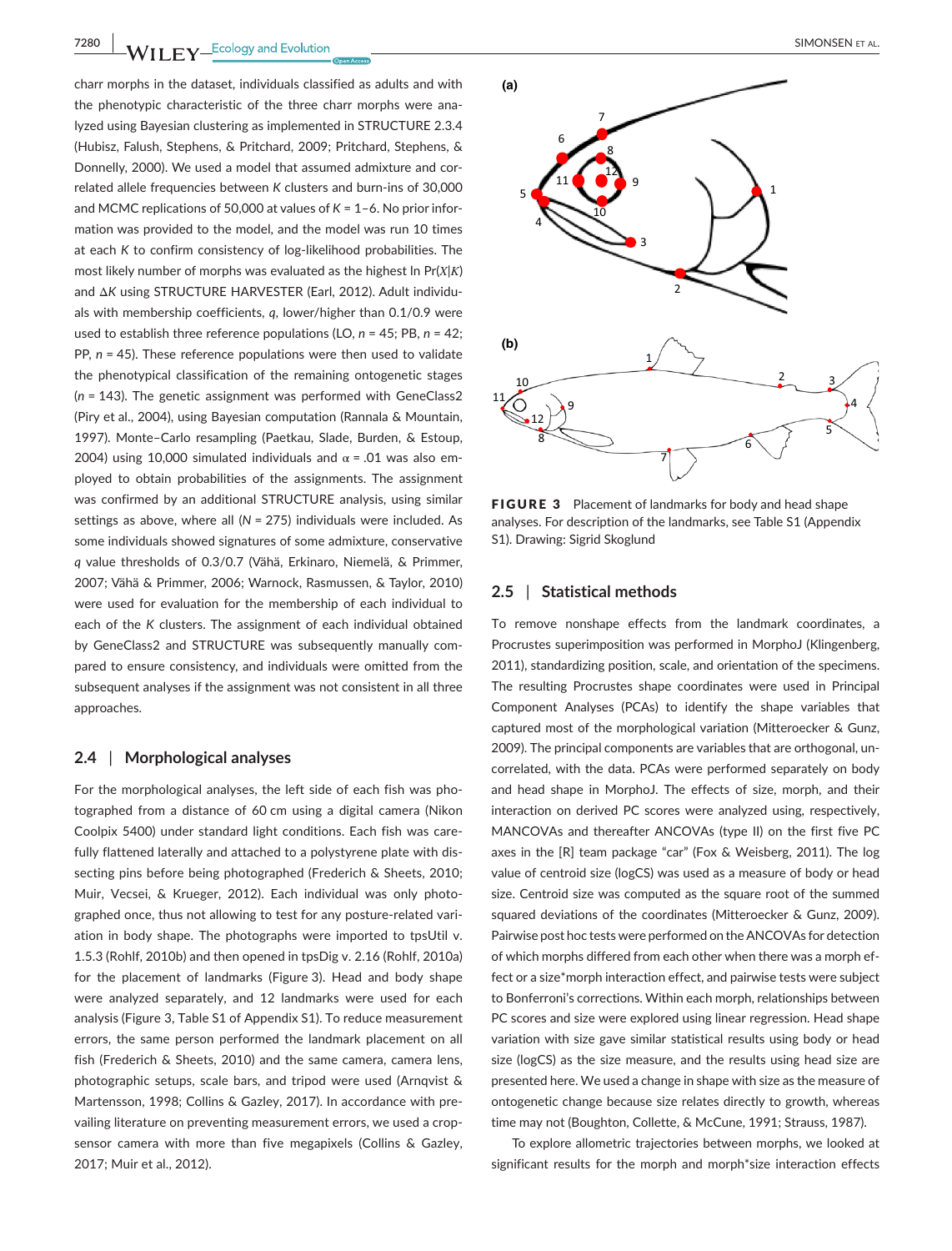TABLE 1 Type of allometric trajectories for the morph pairs based on significant morph effects and/or morph\*size interaction effects in ANCOVA models of shape with size and morph as explaining variables

| Morph effect | Morph <sup>*</sup> size<br>interaction | <b>Trajectory</b>                       |
|--------------|----------------------------------------|-----------------------------------------|
| No           | N٥                                     | Common trajectory                       |
| No or yes    | Yes                                    | Convergent or<br>divergent trajectories |
| Yes          | N٥                                     | Parallel trajectories                   |

Convergent and divergent trajectories can be differentiated based on the slopes of morph-specific linear regressions.

(Table 1) from the pairwise post hoc tests described above. A significant interaction effect was interpreted as the morph pair being on different allometric trajectories (Svanbäck & Eklöv, 2002) either convergent or divergent. To decide whether trajectories were convergent or divergent, the slopes of the linear regressions were examined. When there was no interaction effect and no morph effect, the morphs were on common allometric trajectories, whereas if there was a morph effect but no interaction effect there were parallel trajectories.

Sex differences were explored, but gender only turned out to be a significant variable for the LO-morph for PC1 body shape (*p* = .0006). Based on this, we pooled the sexes for the analyses. Regarding maturation, we included both mature and immature fish in our dataset, and fish were captured throughout the autumn and early winter, including the spawning season of the LO-morph. Because of this, we chose to not include landmarks on the anterior side of the belly, as this part of the body would most likely be affected by maturation status (near spawning or not). However, first onset of maturation is indirectly included in our study as we include the size of the fish (logCS) as a variable, and most often there is a clear relationship between size of the fish and maturation for each morph.

## **3** | **RESULTS**

#### **3.1** | **Morph classification**

## **3.1.1** | **Phenotypic classification**

The numbers of fish kept for the following morphological analyses were 60 PB-morph, 92 PP-morph, and 97 LO-morph. The PB-morph were  $7.3-15.1$  cm FL (mean:  $11.4$  cm  $\pm$  SD: 1.8), the PP-morph were 9.9–44.8 cm FL (mean: 22.4 cm ± SD: 7.9), and the LO-morph were 9.1–46.8 cm FL (mean: 20.5 cm ± SD: 7.8).

TABLE 2 Effects of size (log centroid size), morph, and their interaction on body and head shape using MANCOVAs, test Pillail

| <b>Size</b> |                | Morph              |                | Morph <sup>*</sup> size |          |
|-------------|----------------|--------------------|----------------|-------------------------|----------|
| Pillai1;243 | <i>p</i> value | <b>Pillai2:243</b> | <i>p</i> value | Pillai2;243             | p value  |
| 0.73        | < .0001        | 1.62               | 0001           | 0.50                    | < 0.0001 |
| 0.82        | < .0001        | 1.56               | 0.0001         | 0.51                    | < .0001  |
|             |                |                    |                |                         |          |

**3.1.2** | **Genotypic classification**

The STRUCTURE analysis confirmed that all three phenotypically divergent charr morphs also can be discriminated genetically (*K* = 3; ln Pr(*Χ*|*Κ*) = −3,109.2 ± 0.7, Δ*K* = 614, Appendix S3, Table S5). Most individuals displayed high membership coefficients to the assigned clusters, except for three adult PB-morphs and five adult PP-morphs that had membership coefficients between 0.714 and 0.879 (Appendix S3). These eight individuals were excluded from further analysis.

The assignment of the other ontogenetic life stages to the adult reference populations revealed high mean assignment scores (LO = 100.0%; PB = 97.8%; PP = 99.8%). Similar high assignment success was observed using probability testing and STRUCTURE analysis (Appendix S3). The three approaches consistently assigned each individual to one of the three reference populations, except for five individuals, corresponding to 4.2% of the assigned individuals, where two of the three approaches where in agreement. However, the genetic assignment was supported by the phenotypic classification for four of these five individuals (Appendix S3). The fifth individual (Skg11387, in Appendix S3, Table S6) appeared to be a hybrid of the PB- and PPmorphs, but was included as a PP-morph based on its diet and growth. This individual had eaten six-three-spined sticklebacks (piscivory) and the growth curve corresponded to the growth curve of the PP-morph (Smalås et al., 2013) making the individual functionally and ecologically acting as a PP-morph.

## **3.1.3** | **Consensus of the morph classification**

There was compliance between the phenotypic classification and the genetic assignment as the two approaches were in agreement for 96%, 96%, and 100% of the LO-, PB-, and PP-morphs, respectively (Appendix S3). The two individuals (Skg11387, mentioned above, and Skg11387, Appendix S3) that constitutes the 4% disagreement between the approaches for the LO- and PB-morphs, where included in the shape analyses based on the phenotypic classification.

## **3.2** | **Body shape**

Using MANCOVA, it was found significant size, morph, and morph\*size interaction effects (Table 2) on body shape. The ANCOVAs showed that in total, PC-axes 1–5 explained 81.4% of the observed body shape variance. There were significant overall size effects in three of the first five PC-axes, two of the five PC-axes showed a significant morph\*size interaction effect, and there were significant morph effects in four of the five-first PC-axes (Table 3). The second PC-axis

Significant *p* values (<.05) are indicated by boldface.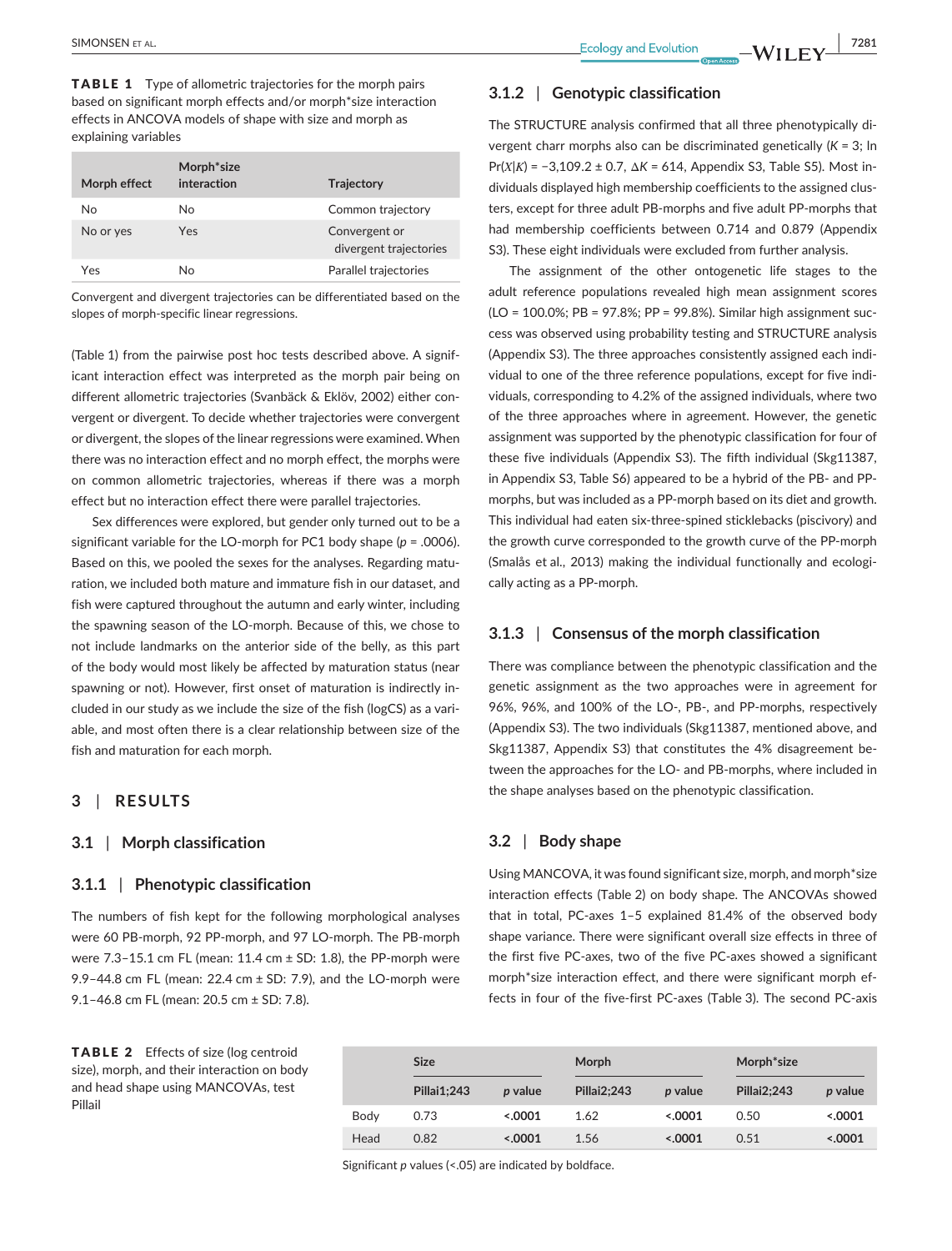TABLE 3 Effects of size (log centroid size), morph, and their interaction, on the first five PC-axes (% variance explained) for body and head shape using ANCOVAs

|             | <b>Size</b> |         |      | Morph       |         |      |             | Morph*size |      |      |
|-------------|-------------|---------|------|-------------|---------|------|-------------|------------|------|------|
|             | $F_{1;243}$ | p value | Var. | $F_{2;243}$ | p value | Var. | $F_{2;243}$ | p value    | Var. | Var. |
| Body        |             |         |      |             |         |      |             |            |      |      |
| PC1 (39.8%) | 3.0         | .0844   | 0.3  | 378.5       | < .0001 | 75.2 | 1.3         | .2628      | 0.3  | 24.2 |
| PC2 (18.3%) | 15.0        | .0001   | 5.7  | 3.5         | .0310   | 2.6  | 0.6         | .5317      | 0.6  | 91.1 |
| PC3 (11.7%) | 226.1       | < .0001 | 40.9 | 34.3        | < .0001 | 12.3 | 7.6         | .0006      | 2.6  | 44.1 |
| PC4 (6.4%)  | 0.2         | .6501   | 0.1  | 7.7         | .0006   | 5.7  | 1.4         | .2597      | 1.1  | 93.1 |
| PC5 (5.3%)  | 11.2        | .0010   | 4.2  | 2.5         | .0817   | 2.1  | 8.8         | .0002      | 6.3  | 87.3 |
| Head        |             |         |      |             |         |      |             |            |      |      |
| PC1 (31.6%) | 161.1       | < .0001 | 35.8 | 17.8        | < .0001 | 7.9  | 5.1         | .0066      | 2.3  | 54.0 |
| PC2 (23.9%) | 81.1        | < .0001 | 18.8 | 53.1        | < .0001 | 24.6 | 0.5         | .6200      | 0.2  | 56.3 |
| PC3 (12.0%) | 10.6        | .0013   | 2.6  | 70.3        | < .0001 | 34.4 | 7.3         | .0008      | 3.6  | 59.5 |
| PC4 (7.4%)  | 24.1        | < .0001 | 7.7  | 20.1        | < .0001 | 12.7 | 4.0         | .0206      | 2.5  | 77.1 |
| PC5 (6.1%)  | 3.0         | .0864   | 1.1  | 9.5         | .0001   | 6.8  | 5.6         | .0042      | 4.1  | 88.0 |

Significant *p* values (<.05) are indicated by boldface. Var. = % variance explained by the sum of squares.

showed an unwanted lunate-like distortion of the fish and is not considered further since this is not biologically relevant (Fig. S1 of Appendix S1). The main emphasis when exploring allometric changes in body shape will be on PC-axis 1 and 3 that showed most of the remaining explained variance. The results from the remaining PC-axes are shown in Fig. S1 and Tables S2, S3 in Appendix S1.

PC-axis 1 mainly described differences in head size and positioning of the dorsal and pelvic fins (Figure 4a). Fish with a high score for PC1 had a smaller head, and the dorsal and pelvic fins were placed more to the anterior end of their body. Across all morphs, the effect of size on PC1 scores was just outside statistical significance (*p* = .0844, Table 3) suggesting that there may be some size effect in one or more individual morphs. Thus, this was tested further using post hoc morph-specific Bonferroni's corrected regressions. These showed that the LO-morph had significantly higher PC1 scores with increasing size of the fish although the magnitude of change with size was small (Table 4, Figure 4a). There was no interaction between morph and size, indicating that all morphs had the same allometric shape size relationship, but there was a significant overall difference between the morphs (Table 3). The PP- and PB-morph were similar in the expression of shape traits described by PC-axis 1, while the LO-morph had significantly higher PC scores than the other two morphs (Table 4, Figure 4a). Throughout their entire size range, the PP- and PB-morph had a relatively bigger head than the LO-morph. The positioning of the dorsal and pelvic fins was more to the anterior end of the body for the LO-morph than for the other two morphs.

The LO-morph was on a parallel trajectory in body shape PC1 to both the PP- and PB-morph (Table 5, Figure 4a). The PP- and PBmorph were on a common allometric trajectory (Table 5, Figure 4b).

PC-axis 3 mainly described a change in body height (Figure 4b). Fish with a high score on PC3 had a greater body height than fish with a lower score. There was an overall effect of fish size on PC3 (Table 3),

the bigger the fish, the greater the body height, indicating that across all morphs combined there was a significant allometric effect on this shape measure. Linear models for the separate morphs revealed that this allometric effect was significant for the LO- and PP-morph, but not for the PB-morph (Table 4). There was a significant effect of the morph\*size interaction (Table 3), and the pairwise tests showed that the allometric shape change was different in the PB-morph compared to the two other morphs, which were similar (Table 5). There was also a significant overall difference between the morphs (Table 3), and all the three morphs differed from each other (Table 5). The PB-morph had higher PC-scores than the other two morphs for fish of the same size (Figure 4b). This means that the PB-morph in general had a relatively greater body height for a given body size. The LO-morph showed higher PC-scores, and thus greater body height, than the PP-morph of similar length (Figure 4b).

The PB-morph was on convergent trajectories in body shape PC3 to both the LO- and PP-morph (Table 5, Figure 4b). The LO- and PP-morph were on parallel trajectories (Table 5, Figure 4b).

#### **3.3** | **Head shape**

The MANCOVA for head shape showed significant size, morph and morph\*size interaction effects (Table 2). The ANCOVAs showed that PC-axes 1–5 explained 80.9% of the variance of head shape. The ANCOVAs of the first five PC-axes revealed that all five showed significant morph effects, four showed significant size effects and four showed a morph\*size interaction effect (Table 3). The focus here will be on PC-axes 1 and 2 as they explain most of the variance (31.6% and 23.9%, respectively). The results for the remaining PC-axes are given in the Appendix S1 (Fig. S2, Tables S2, S3).

PC-axis 1 mainly described the size of the eye and the mouth (Figure 5a). A high score for PC1 described a fish with a large eye and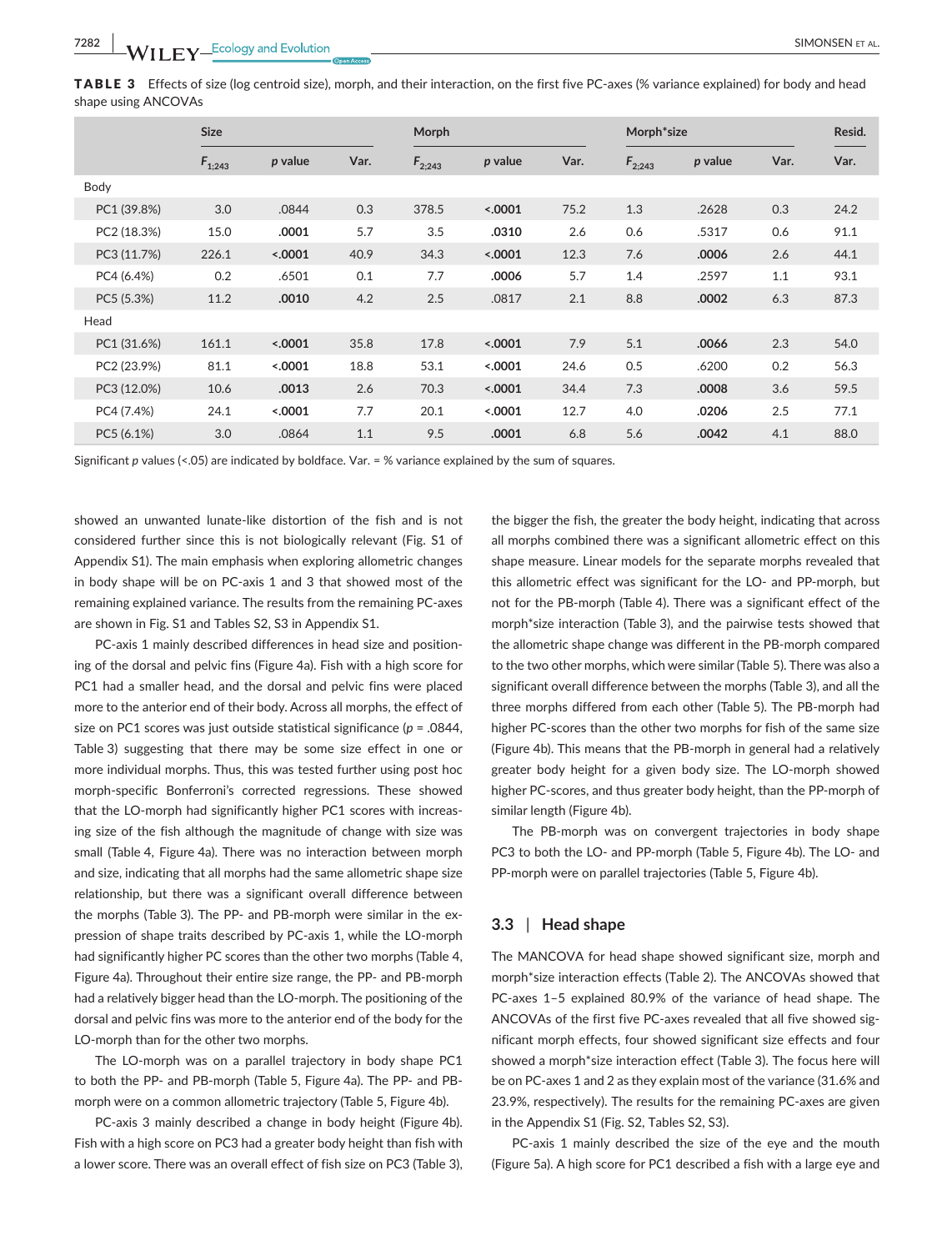

FIGURE 4 Body shape changes through growth of the three morphs in Lake Skogsfjordvatnet. PC scores are plotted against Log centroid body size. (a) PC1 (b) PC3. Body shapes at extreme values on each PC-axis are illustrated by wireframe drawings

TABLE 4 Results from linear regressions within each morph, testing for size effects in PC1 and PC3 of body shape and PC1 and PC2 of head shape

|                 | LO         |         | PP         |          | PB         |         |  |
|-----------------|------------|---------|------------|----------|------------|---------|--|
|                 | $F_{1:95}$ | p value | $F_{1;90}$ | p value  | $F_{1,58}$ | p value |  |
| Body            |            |         |            |          |            |         |  |
| PC <sub>1</sub> | 6.6        | .0120   | 0.0        | .8651    | 0.2        | .6909   |  |
| PC <sub>3</sub> | 208.9      | < 0.001 | 67.5       | < 0.001  | 0.0        | .9299   |  |
| Head            |            |         |            |          |            |         |  |
| PC <sub>1</sub> | 42.5       | < 0.001 | 119.8      | < 0.0001 | 12.2       | .0009   |  |
| PC <sub>2</sub> | 35.5       | < 0.001 | 40.1       | < 0.001  | 5.6        | .0217   |  |

Significant *p* values (<.05) are indicated by boldface.

a small mouth. Along PC-axis 1, there was a significant overall change in shape with size (Table 3), and linear models showed that this was also significant for all the individual morphs (Table 4). All three morphs developed a relatively larger mouth and smaller eyes as they increased in size (Figure 5a). Pairwise tests showed that the LO- and PP-morph had significantly different trajectories for PC1 (Table 5). The increase in mouth size and decrease in eye size was relatively faster for the PP-morph compared to the LO-morph (Figure 5a). Pairwise tests for morph effects showed that the LO-morph was significantly different from the PP- and PB-morph (Table 5). The LO-morph had relatively smaller eyes and larger mouth than the other two morphs at the smallest sizes included in this study.

The PP- and PB-morph were on a common allometric trajectory for head shape PC1, and the PB- and LO-morph were on parallel trajectories (Table 5, Figure 5a). The LO- and PP-morph were on mainly converging trajectories up to a logCS head size of approx. 4.2 thereafter diverging (Table 5, Figure 5a).

PC-axis 2 mainly described the length of the mouth and the depth of the head (Figure 5b). Fish with a high PC score on PC-axis 2 had a short mouth and a less deep head. There was an overall size effect for PC-axis 2 (Table 3), and linear models showed that the size effect also applied to all the morphs separately (Table 4). When they were small, fish from all morphs had a short mouth and a less deep head. There was no morph\*size interaction effect, but the LO-morph was significantly different from the two other morphs (Table 3, 5). The LO-morph had a shorter mouth and a less deep head compared to the PP- and PB-morph of the same size.

The LO-morph was on a parallel trajectory to the PP- and PBmorph for head shape PC2, while the PP- and PB-morph were on a common trajectory (Table 5, Figure 5b).

# **4** | **DISCUSSION**

Our morphological studies demonstrate distinct differences in the allometric trajectories between the three genetically differentiated Arctic charr morphs in Lake Skogsfjordvatn. We observed allometric scaling (i.e., a change in morphology with size) in several of the studied PC axes, and the three morphs showed clear evidence of differences in allometry, reflecting different growth trajectories. Patterns of common, parallel, and convergent allometric trajectories were all observed in the pairwise comparisons of the morphs. More specifically, the two profundal morphs (the PB- and PP-morphs) shared common trajectories for variables explaining most of their body and head shape variation. Thus, PC1 body shape and PC1 and PC2 head shape all indicate common allometric trajectories that conform to model d (Figure 1). This indicates that the selection pressure has relatively low impact on divergence in the allometric trajectories and relatively low inherited divergence in head or body shape between these two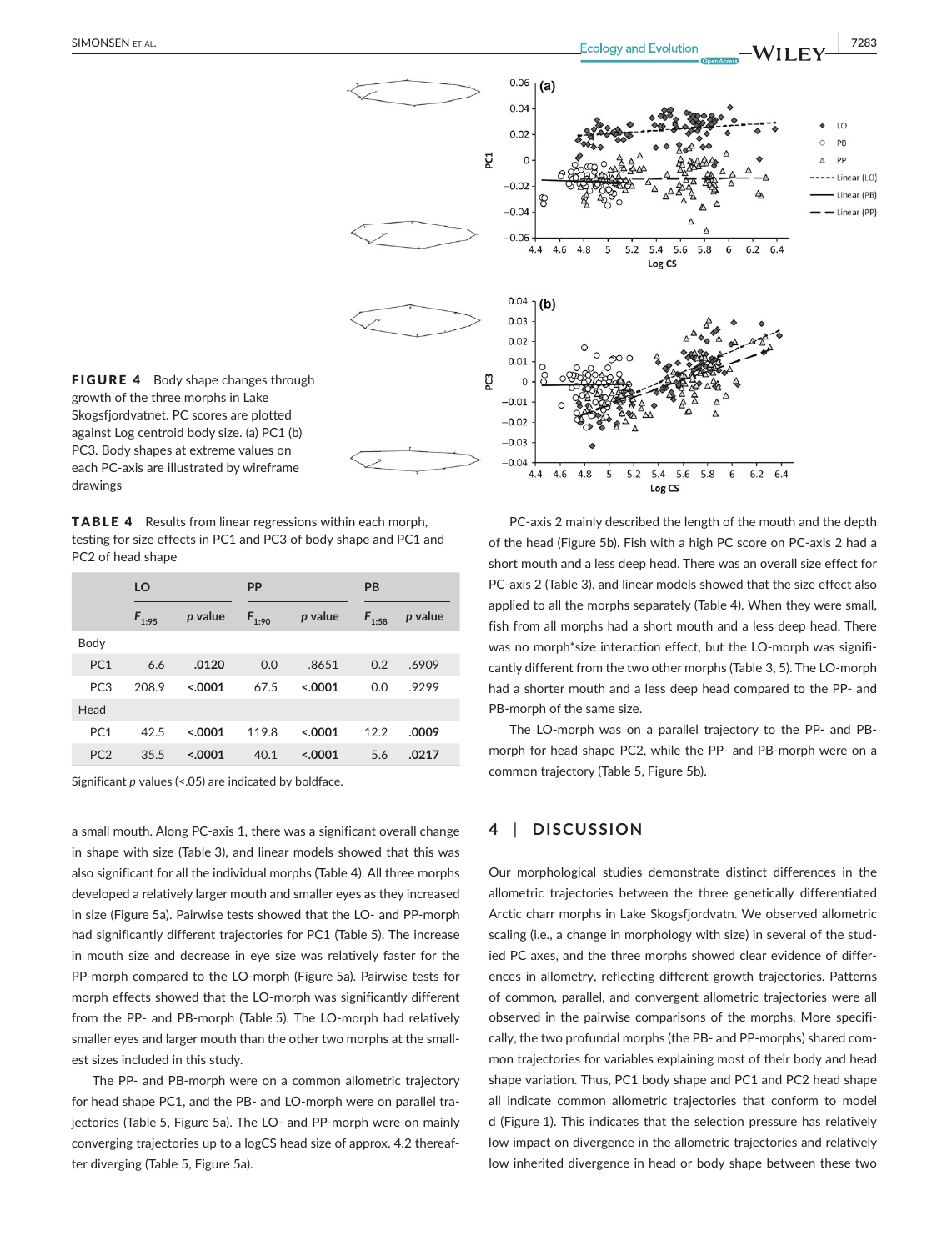TABLE 5 Pairwise ANCOVAs for PC1 and PC3 of body shape and PC1 and PC2 of head shape, exploring effects of size (log centroid size), morph, and morph\*size interaction

|                 |       | <b>Size</b> |         |       | Morph   |      | Morph*size |            |
|-----------------|-------|-------------|---------|-------|---------|------|------------|------------|
|                 | df    | F           | p value | F     | p value | F    | p value    | All. traj. |
| Body            |       |             |         |       |         |      |            |            |
| PC1             |       |             |         |       |         |      |            |            |
| LO-PP           | 1;185 | 3.2         | .0753   | 579.5 | < .0001 | 1.9  | .1658      | Parallel   |
| LO-PB           | 1:153 | 5.7         | .0184   | 331.2 | < .0001 | 1.4  | .2406      | Parallel   |
| PB-PP           | 1:148 | 0.0         | .9451   | 0.7   | .4006   | 0.1  | .7126      | Common     |
| PC <sub>3</sub> |       |             |         |       |         |      |            |            |
| LO-PP           | 1;185 | 239.1       | < .0001 | 7.5   | .0066   | 2.8  | .0938      | Parallel   |
| LO-PB           | 1;153 | 167.4       | < .0001 | 47.3  | < .0001 | 16.9 | .0001      | Convergent |
| PB-PP           | 1:148 | 65.6        | < .0001 | 28.9  | < .0001 | 7.7  | .0062      | Convergent |
| Head            |       |             |         |       |         |      |            |            |
| PC1             |       |             |         |       |         |      |            |            |
| LO-PP           | 1;185 | 151.1       | < .0001 | 20.2  | < .0001 | 10.4 | .0015      | Conv./div. |
| LO-PB           | 1;153 | 52.9        | < .0001 | 30.8  | < .0001 | 1.2  | .2849      | Parallel   |
| PB-PP           | 1:148 | 128.3       | < .0001 | 0.8   | .3849   | 0.3  | .6058      | Common     |
| PC <sub>2</sub> |       |             |         |       |         |      |            |            |
| LO-PP           | 1;185 | 75.6        | < .0001 | 90.8  | < .0001 | 1.0  | .3291      | Parallel   |
| LO-PB           | 1;153 | 39.5        | < .0001 | 32.9  | < .0001 | 0.1  | .7806      | Parallel   |
| PB-PP           | 1:148 | 47.3        | < .0001 | 1.8   | .1830   | 0.1  | .8303      | Common     |

All. traj, allometric trajectory; conv., convergent; div, divergent.

Significant *p* values after Bonferroni's correction (<.0167) are indicated by boldface.



FIGURE 5 Head shape changes through growth of the three morphs in Lake Skogsfjordvatnet. PC scores are plotted against Log centroid head size. (a) PC1 (b) PC2. Head shapes at extreme values on each PC-axis are illustrated by wireframe drawings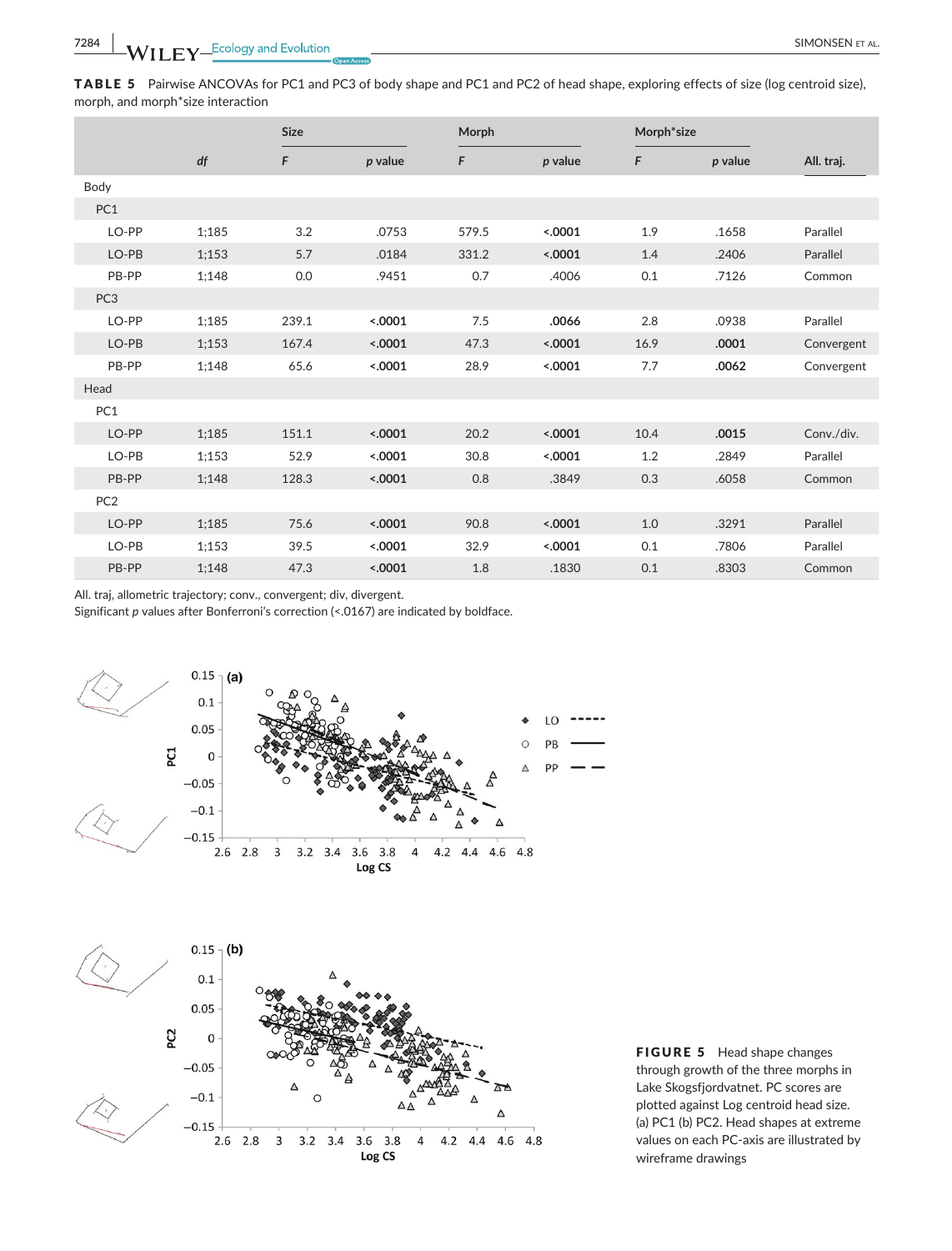profundal morphs. Rather morphological differences between the PP and PB-morphs are the result of a termination of growth at relatively small size in the PB-morph compared with the PP-morph, which continues to grow (Smalås et al., 2013). This pattern suggests that selection pressures on the two morphs are similar at least through the size range expressed by the PB-morph. It also suggests that both morphs inherit similar allometric processes that are not modified differentially by plasticity. This supports our first prediction and is likely a result of a common habitat and diet utilization of the morphs in their overlapping size range (Knudsen et al., 2016).

In contrast to the PP-PB trajectory comparisons, the LO-PP and LO-PB comparisons conformed to allometric trajectories described by models a and c (Figure 1). Body shape and head shape differences between both morph pairs were best explained by a parallel process (a common allometry) with different trajectory origins (model a, Figure 1). Thus, the LO-PP body shape (PC1) and head shape (PC2) comparisons and LO-PB body shape (PC1) and head shape (PC1 and PC2) showed parallel allometric relationships. The LO-PP morph comparison of head shape (PC1) in contrast showed evidence of convergent growth processes (model c, Figure 1). Converging allometry in morphological traits is found among several different related species or morphs from many vertebrates (Grundler & Rabosky, 2014; Santana & Cheung, 2016; Winemiller, Kelso-Winemiller, & Brenkert, 1995). Converging morphology is indicating common functional adaptations among the individuals or groups being studied (Losos, 2011). Convergence enables optimal solutions to problems repeatedly posed by the environment to be "solved" by natural selection. The morphological adaptations can be related to a converging diet or habitat use, for example, found for lizards (Scleroglossa and Iguania; Losos, Jackman, Larson, de Queiroz, & Rodríguez-Schettino, 1998; Stayton & Schwenk, 2006). For herbivorous lizards, there is a converging morphology in skulls and lower jaws, probably an adaptation directly related to a common diet, thereby diverging herbivores from their carnivorous relatives (Stayton & Schwenk, 2006). For the LO-PP morph comparison, the convergence in head shape (PC1) is probably also related to their diet. The allometric pathways are different but the largest fish of the two morphs are quite similar due to the convergence.

The often parallel trajectories of the LO-PP morph and the LO-PB morph may be a result of mostly similar growth processes acting upon different trajectory starting points. This indicates that selection has low impact on divergence of the allometric trajectory of body and head shape on body size, rather that morph differences are a result of different starting points (the size of the fish when they entered this study), for both the LO-PP morph and LO-PB morph. Differences in head and body morphology between littoral and profundal morph pairs have earlier been found to be inherited from experimental studies (Klemetsen, Elliott, Knudsen, & Sørensen, 2002). Maybe the different trajectory starting points of the morphs in this study have resulted from inherited differences in head and body shape, which could be genetic in origin or the result of some maternal effect. Parallel ontogenetic trajectories, probably occurred prenatally showing parallel trajectories after birth, are found for cranial morphology in primates (Mitteroecker et al., 2004). The parallel trajectories for the LO-PP and LO-PB morph comparisons can also have evolved prenatally or at very early life stages based on strong selection pressures early in life due to different environmental conditions in their respective habitats. The time of onset of divergence between the morphs should be investigated in the future studies.

The differences in body shape and head morphology expressed in these morphs are very likely to have functional consequences. In our results for head shape, we recognize traits that probably can be both "life-or-death" (predator avoidance) and food-gathering traits (Koehl, 1996). For the PB-morph, greater body depth may constitute an important adaptation to the predation threat from the PP-morph as this trait is known to reduce the predation vulnerability in fish (Brönmark & Miner, 1992; Persson, Andersson, Wahlström, & Eklöv, 1996). The consistently deep body of the profundal PB-morph may be also partly related to its predominantly benthic diet (Amundsen, Knudsen, & Klemetsen, 2008; Knudsen, Klemetsen, Amundsen, & Hermansen, 2006) as this feature is typical of other benthivore fish morphs (Knudsen et al., 2011; Robinson & Parsons, 2002; Schluter & Nagel, 1995; Svanbäck & Eklöv, 2002). The PP-morph was more streamlined in body shape than the other two morphs, probably reflecting the PPmorph`s piscivorous specialization that favors a fusiform body shape (Webb, 1984). Furthermore, the fin placement of the morphs also differs with the PP- and PB-morphs having a more posterior placement of fins then the LO-morph. This fin format is known to increase thrust which would facilitate piscivory in sit and wait predators (Webb, 1977). In contrast, the more caudal positioned dorsal fin in the PBmorph could be a response to selection for burst swimming in order to escape predators (Scharnweber et al., 2013).

Head size relative to body size varied between morphs. The large heads relative to body size for the PP- and PB-morph throughout their entire size range suggest that they can eat relatively larger prey all of their life compared with the LO-morph (Parsons, Skúlason, & Ferguson, 2010; Snorrason et al., 1994). The relatively big head of the PP-morph is likely to be an adaptation to piscivore feeding, where large food item size means that a larger head (and thus gape) allows them to start feeding on fish relatively early in life (Knudsen et al., 2016). Other piscivore animals can have other adaptations to their diets, for example, bats (Mammalia; Chiroptera) may develop very long wings giving low flight power and cost of transport when foraging fish over open stretches of water (Norberg & Rayner, 1987). For the PB-morph, the relative large head may be a result of paedomorphism (developmental heterochrony) during their early life stages (Alekseyev et al., 2014; Skúlason, Noakes, & Snorrason, 1989), making the PB-morph retain its juvenile head characteristics. The relatively smaller head size in the LO-morph (compared to the PP- and PB-morph) probably reflects the omnivorous nature of the diet of this form which mostly comprise prey of smaller particle size (i.e., zooplankton) than that taken by the PPmorph (Skoglund, Knudsen, & Amundsen, 2013; Smalås et al., 2013). Adaptation and constraints related to diet and morphology are found among ecologically comparable fishes across the globe (Davis, Pusey, & Pearson, 2012; Winemiller et al., 1995).

Big eyes relative to head size in the PB- and PP-morph that both reside in the dark profundal zone are likely connected to visual acuity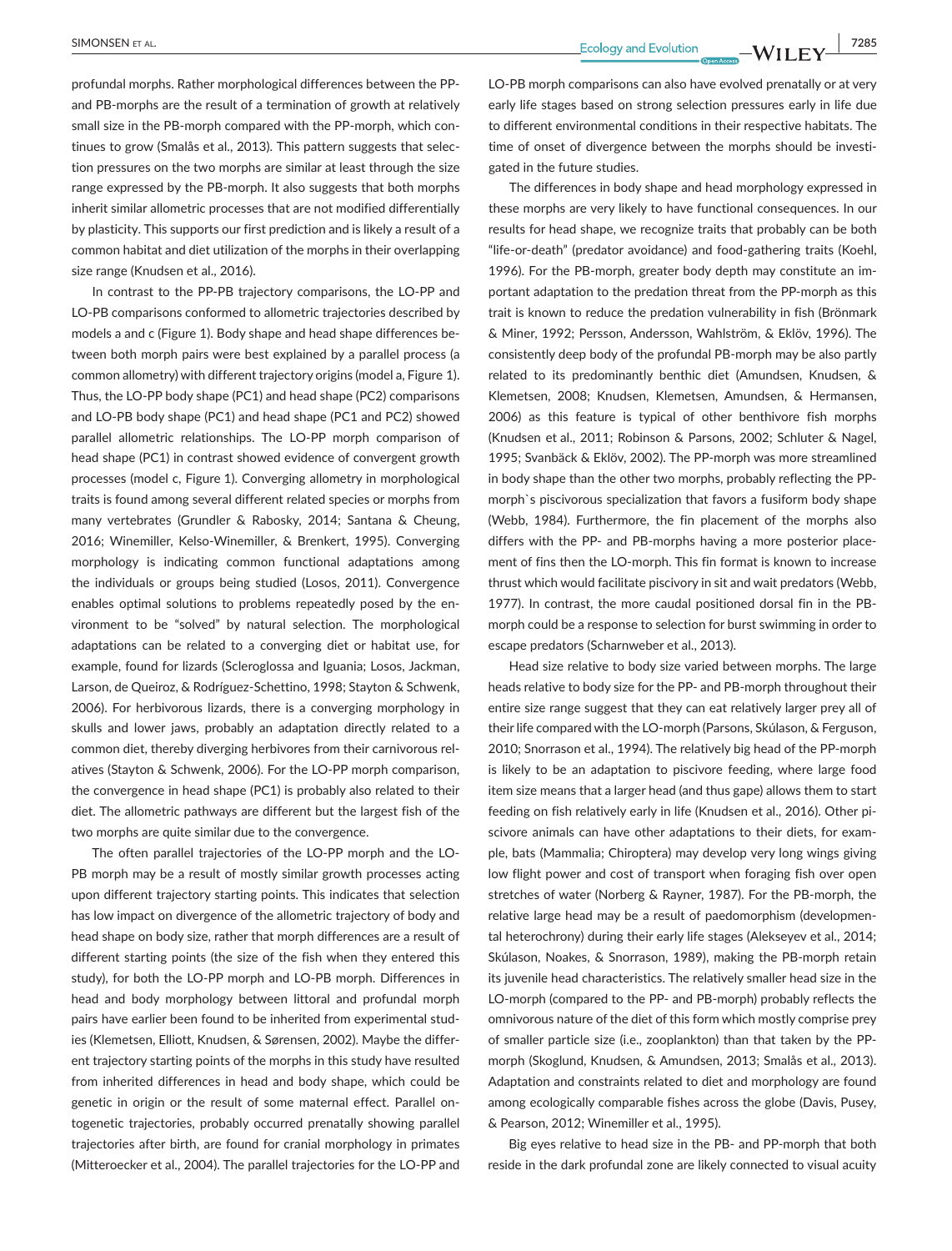**7286 WII FY** Ecology and Evolution **and Experiment Construction** SIMONSEN ET AL.

in low light related to food gathering (Alexander, 1987). Larger eyes may also help to avoid predation. Snorrason et al. (1994), for example, considered big eye size in juveniles vulnerable to predation, to be an anti-predation trait in all four Arctic charr morphs from Thingvallavatn. That same study in addition found (as was shown here) that the eyes of the four Arctic charr morphs tended to become relatively smaller as the fish grew larger. Deep-water morphs of whitefish have also been found to have relatively big eyes (Siwertsson, Knudsen, Adams, Præbel, & Amundsen, 2013) as also found in deep-water adapted taxa living in the sea (Warrant & Locket, 2004).

Here we show that the PP- and PB-morphs were on a common allometric trajectory for head shape traits mostly related to the length of the mouth and the depth of the head. In contrast, the LO-morph was on a parallel allometric trajectory to the two deep-water morphs with a less deep head and a shorter mouth. Different starting points of the trajectories suggest different selective pressures on the PPand PB-morphs compared to the LO-morph at the early life stages (Klingenberg, 1998) resulting from either inherited differences (genetic or through maternal influence) or from differential processes in very early ontogeny (at sizes smaller than examined in this study). There was a size effect for all the morphs with the head getting deeper and with a longer mouth with increasing size of the fish, suggesting that the selective pressure operating to drive allometric changes is common for all morphs. For example, a deeper head is probably related to the feeding of successively bigger prey for all morphs (Parsons et al., 2010; Snorrason et al., 1994).

The allometric patterns of both head and body shape change with the size point toward different levels of divergence between the morph pairs. The PP- and PB-morphs share both a common trajectory starting point (at the size when they enter this study) and identical allometry for the main head and body shape variables. This points to a close origin for this morph pair, with the morphology of the PB-morph arising from a cessation in the increase in body size (paedomorphism) compared with the PP-morph. Similar common ontogenetic trajectories have been found for *Podarcis* lizards (Piras et al., 2011). For these lizards, there is a prolongation of growth along the same trajectories that is producing both intersexual and interspecific morphological differences through the process of hypermorphosis. Rapid phenotypic diversification can be facilitated through the process of hypermorphosis, enabling functional and ecological relevant traits to be generated quickly. One possibility is that the PP-morph has evolved by hypermorphic processes from the PB-morph, creating a morph utilizing a piscivore niche in the profundal zone. In contrast, the evidence of this study is that the allometric processes that give rise to the LO-morph differ substantively from that of the PP- or PB-morph. With the LOmorph differing in allometric origin for all the main body and head morphological differences, this strongly points to an inherited (genetically or through maternal effects) difference in shape between the LO-morph and the other two morphs (Klemetsen et al., 2002). This indicates that the LO-morph is more diverged from the PP- and PBmorphs than the PP- and PB-morphs are from each other. However, this was not reflected by the genetic analyses performed herein (Appendix S3, Table S7). The LO-morph in Lake Skogsfjordvatn was

less diverged genetically from the PP- and PB-morphs than the PPand PB-morphs were from each other, suggesting that the divergence in allometric processes follows another genetic trajectory than neutral genetic divergence. This is most likely because of similar adaptation to the deep-water environment of the PB- and PP- morphs related to morphological adaptations to low temperature and light conditions (Luk et al., 2016; Warrant & Locket, 2004) and to less need for maneuverability in a less complex habitat structure.

In conclusion, the three predictions outlined are supported for some of the variance in head or body shape. Common allometric trajectories occurred between the PP- and PB-morph for three of the four PC-axes examined, which is likely a result of a recent common evolutionary history and similar habitat and diet utilization of similar-sized individuals. Parallel trajectories occurred between both the LO- and PB-morph and the LO- and PP-morph for several of the PC-axes implying that the selection processes that have induced the differentiated morphologies are operating at earlier life stages (Sheets & Zelditch, 2013). Convergent allometric trajectories were only found once among all the morph pairs. Convergent trajectories suggest that there are similar functional demands on these traits at larger fish size despite inherited trait differences (Adams & Nistri, 2010).

#### **ACKNOWLEDGMENTS**

We thank Laina Dalsbø and various master students for help during the field work in Lake Skogsfjordvatn. We also would like to thank André Frainer, Raul Primicerio, and Michael Greenacre for helpful statistical discussions.

## **CONFLICT OF INTEREST**

None declared.

#### **REFERENCES**

- Adams, D. C., & Nistri, A. (2010). Ontogenetic convergence and evolution of foot morphology in European cave salamanders (Family: Plethodontidae). *BMC Evolutionary Biology*, *10*, 216.
- Adams, D. C., Rohlf, F. J., & Slice, D. E. (2004). Geometric morphometrics: Ten years of progress following the 'revolution'. *Italian Journal of Zoology*, *71*, 5–16.
- Adams, D. C., Rohlf, F. J., & Slice, D. E. (2013). A field comes of age: Geometric morphometrics in the 21st century. *Hystrix, the Italian Journal of Mammalogy*, *24*, 7–14.
- Alekseyev, S. S., Gordeeva, N. V., Matveev, A. N., Samusenok, V. P., Vokin, A. I., & Yur'ev, A. L. (2014). Three sympatric forms of Arctic charr *Salvelinus alpinus* complex (Salmoniformes, Salmonidae) from Lake Kamkanda, Northern Transbaikalia. *Journal of Ichthyology*, *54*, 384–408.
- Alexander, R. (1987). The scope and aims of functional and ecological morphology. *Netherlands Journal of Zoology*, *38*, 3–22.
- Amundsen, P.-A., Knudsen, R., & Klemetsen, A. (2008). Seasonal and ontogenetic variations in resource use by two sympatric Arctic charr morphs. *Environmental Biology of Fishes*, *83*, 45–55.
- Arnqvist, G., & Martensson, T. (1998). Measurement error in geometric morphometrics: Empirical strategies to assess and reduce its impact on measures of shape. *Acta Zoologica Academiae Scientiarum Hungaricae*, *44*, 73–96.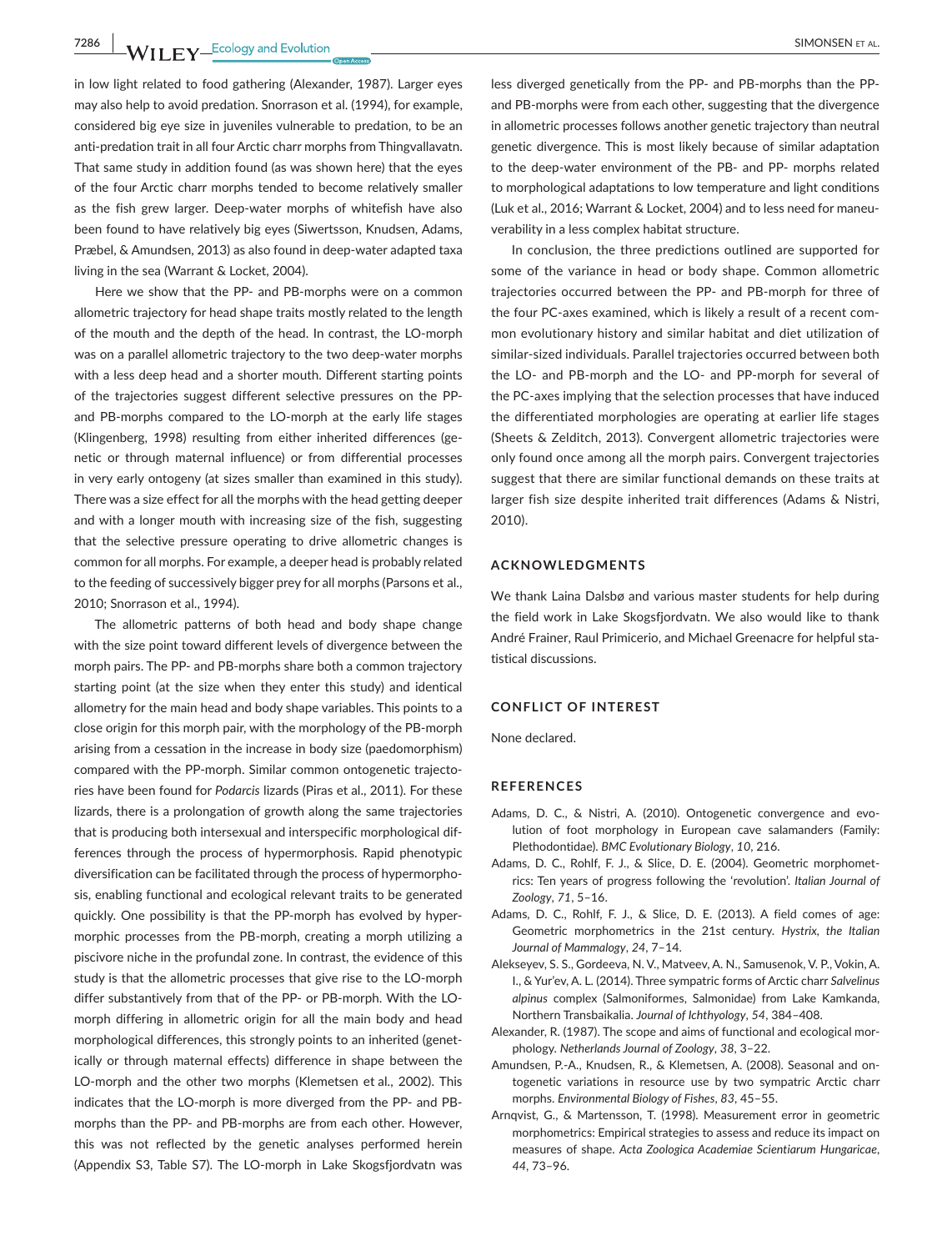**SIMONSEN** ET AL. **1998 1999 1999 1999 1999 1999 1999 1999 1999 1999 1999 1999 1999 1999 1999 1999 1999 1999 1999 1999 1999 1999 1999 1999 1999 1999 1999 1999 1999**

- Berlocher, S. H., & Feder, J. L. (2002). Sympatric speciation in phytophagous insects: Moving beyond controversy? *Annual Review of Entomology*, *47*, 773–815.
- Bernatchez, L., Vuorinen, J. A., Bodaly, R., & Dodson, J. J. (1996). Genetic evidence for reproductive isolation and multiple origins of sympatric trophic ecotypes of whitefish (*Coregonus*). *Evolution*, *50*, 624–635.
- Boughton, D. A., Collette, B. B., & McCune, A. R. (1991). Heterochrony in jaw morphology of needlefishes (Teleostei: Belonidae). *Systematic Biology*, *40*, 329–354.
- Brönmark, C., & Miner, J. G. (1992). Predator-induced phenotypical change in body morphology in crucian carp. *Science (Wash.)*, *258*, 1348.
- Collins, K. S., & Gazley, M. F. (2017). Does my posterior look big in this? The effect of photographic distortion on morphometric analyses. *Paleobiology*, 1–13. https://doi.org/ [10.1017/pab.2016.48](https://doi.org/10.1017/pab.2016.48).
- Davis, A. M., Pusey, B. J., & Pearson, R. G. (2012). Trophic ecology of terapontid fishes (Pisces: Terapontidae): The role of morphology and ontogeny. *Marine and Freshwater Research*, *63*, 128–141.
- Earl, D. A. (2012). STRUCTURE HARVESTER: A website and program for visualizing STRUCTURE output and implementing the Evanno method. *Conserv. Genet. Resour.*, *4*, 359–361.
- Eberhard, W. G. (1982). Beetle horn dimorphism: Making the best of a bad lot. *American Naturalist*, *119*, 420–426.
- Eiríksson, G. M., Skulason, S., & Snorrason, S. (1999). Heterochrony in skeletal development and body size in progeny of two morphs of Arctic charr from Thingvallavatn, Iceland. *Journal of Fish Biology*, *55*, 175–185.
- Fox, J., & Weisberg, S. (2011). *An R companion to applied regression*, 2nd ed. Los Angeles, SAGE.
- Frankino, W. A., Zwaan, B. J., Stern, D. L., & Brakefield, P. M. (2005). Natural selection and developmental constraints in the evolution of allometries. *Science*, *307*, 718–720.
- Frederich, B., & Sheets, H. D. (2010). Evolution of ontogenetic allometry shaping giant species: A case study from the damselfish genus *Dascyllus* (Pomacentridae). *Biological Journal of the Linnean Society*, *99*, 99–117.
- Gross, M. R. (1982). Sneakers, satellites and parentals: Polymorphic mating strategies in North American sunfishes. *Zeitschrift für Tierpsychologie*, *60*, 1–26.
- Grundler, M. C., & Rabosky, D. L. (2014). Trophic divergence despite morphological convergence in a continental radiation of snakes. *Proceedings of the Royal Society of London B: Biological Sciences*, *281*, 20140413.
- Hubisz, M. J., Falush, D., Stephens, M., & Pritchard, J. K. (2009). Inferring weak population structure with the assistance of sample group information. *Molecular Ecology Resources*, *9*, 1322–1332.
- Klemetsen, A., Elliott, J., Knudsen, R., & Sørensen, P. (2002). Evidence for genetic differences in the offspring of two sympatric morphs of Arctic charr. *Journal of Fish Biology*, *60*, 933–950.
- Klingenberg, C. P. (1998). Heterochrony and allometry: The analysis of evolutionary change in ontogeny. *Biological Reviews*, *73*, 79–123.
- Klingenberg, C. P. (2011). MorphoJ: An integrated software package for geometric morphometrics. *Molecular Ecology Resources*, *11*, 353–357.
- Klingenberg, C. P., & Spence, J. R. (1993). Heterochrony and allometry: Lessons from the water strider genus *Limnoporus*. *Evolution*, *47*, 1834–1853.
- Knudsen, R., Gjelland, K. Ø., Eloranta, A. P., Hayden, B., Siwertsson, A., Amundsen, P.-A., & Klemetsen, A. (2016). A specialised cannibalistic Arctic charr morph in the piscivore guild of a subarctic lake. *Hydrobiologia*, *783*, 65–78.
- Knudsen, R., Klemetsen, A., Amundsen, P.-A., & Hermansen, B. (2006). Incipient speciation through niche expansion: An example from the Arctic charr in a subarctic lake. *Proceedings of the Royal Society B*, *273*, 2291–2298.
- Knudsen, R., Siwertsson, A., Adams, C. E., Garduño-Paz, M., Newton, J., & Amundsen, P.-A. (2011). Temporal stability of niche use exposes sympatric Arctic charr to alternative selection pressures. *Evolutionary Ecology*, *25*, 589–604.
- Koehl, M. (1996). When does morphology matter? *Annual Review of Ecology and Systematics*, *27*, 501–542.
- Losos, J. B. (2011). Convergence, adaptation, and constraint. *Evolution*, *65*, 1827–1840.
- Losos, J. B., Jackman, T. R., Larson, A., de Queiroz, K., & Rodríguez-Schettino, L. (1998). Contingency and determinism in replicated adaptive radiations of island lizards. *Science*, *279*, 2115–2118.
- Luk, H. L., Bhattacharyya, N., Montisci, F., Morrow, J. M., Melaccio, F., Wada, A., … Olivucci, M. (2016). Modulation of thermal noise and spectral sensitivity in Lake Baikal cottoid fish rhodopsins. *Scientific Reports*, *6*, 38425.
- McPhail, J. (1992). Ecology and evolution of sympatric sticklebacks (*Gasterosteus*): Evidence for a species-pair in Paxton Lake, Texada Island, British Columbia. *Canadian Journal of Zoology*, *70*, 361–369.
- Mitteroecker, P., & Gunz, P. (2009). Advances in geometric morphometrics. *Evolutionary Biology*, *36*, 235–247.
- Mitteroecker, P., Gunz, P., Bernhard, M., Schaefer, K., & Bookstein, F. L. (2004). Comparison of cranial ontogenetic trajectories among great apes and humans. *Journal of Human Evolution*, *46*, 679–698.
- Muir, A., Vecsei, P., & Krueger, C. (2012). A perspective on perspectives: Methods to reduce variation in shape analysis of digital images. *Transactions of the American Fisheries Society*, *141*, 1161–1170.
- Norberg, U. M., & Rayner, J. M. (1987). Ecological morphology and flight in bats (Mammalia; Chiroptera): Wing adaptations, flight performance, foraging strategy and echolocation. *Philosophical Transactions of the Royal Society B: Biological Sciences*, *316*, 335–427.
- Oke, K., Bukhari, M., Kaeuffer, R., Rolshausen, G., Räsänen, K., Bolnick, D., … Hendry, A. (2016). Does plasticity enhance or dampen phenotypic parallelism? A test with three lake–stream stickleback pairs. *Journal of Evolutionary Biology*, *29*, 126–143.
- Orr, M. R., & Smith, T. B. (1998). Ecology and speciation. *Trends in Ecology & Evolution*, *13*, 502–506.
- Paetkau, D., Slade, R., Burden, M., & Estoup, A. (2004). Genetic assignment methods for the direct, real-time estimation of migration rate: A simulation-based exploration of accuracy and power. *Molecular Ecology*, *13*, 55–65.
- Parsons, K. J., Robinson, B. W., & Hrbek, T. (2003). Getting into shape: An empirical comparison of traditional truss-based morphometric methods with a newer geometric method applied to New World cichlids. *Environmental Biology of Fishes*, *67*, 417–431.
- Parsons, K., Sheets, H., Skúlason, S., & Ferguson, M. (2011). Phenotypic plasticity, heterochrony and ontogenetic repatterning during juvenile development of divergent Arctic charr (*Salvelinus alpinus*). *Journal of Evolutionary Biology*, *24*, 1640–1652.
- Parsons, K. J., Skúlason, S., & Ferguson, M. (2010). Morphological variation over ontogeny and environments in resource polymorphic Arctic charr (*Salvelinus alpinus*). *Evolution & Development*, *12*, 246–257.
- Persson, L., Andersson, J., Wahlström, E., & Eklöv, P. (1996). Size-specific interactions in lake systems: Predator gape limitation and prey growth rate and mortality. *Ecology*, *77*, 900–911.
- Pfennig, D. W., Wund, M. A., Snell-Rood, E. C., Cruickshank, T., Schlichting, C. D., & Moczek, A. P. (2010). Phenotypic plasticity's impacts on diversification and speciation. *Trends in Ecology & Evolution*, *25*, 459–467.
- Piras, P., Salvi, D., Ferrara, G., Maiorino, L., Delfino, M., Pedde, L., & Kotsakis, T. (2011). The role of post-natal ontogeny in the evolution of phenotypic diversity in Podarcis lizards. *Journal of Evolutionary Biology*, *24*, 2705–2720.
- Piry, S., Alapetite, A., Cornuet, J.-M., Paetkau, D., Baudouin, L., & Estoup, A. (2004). GENECLASS2: A software for genetic assignment and firstgeneration migrant detection. *Journal of Heredity*, *95*, 536–539.
- Præbel, K., Knudsen, R., Siwertsson, A., Karhunen, M., Kahilainen, K. K., Ovaskainen, O., … Amundsen, P. A. (2013). Ecological speciation in postglacial European whitefish: Rapid adaptive radiations into the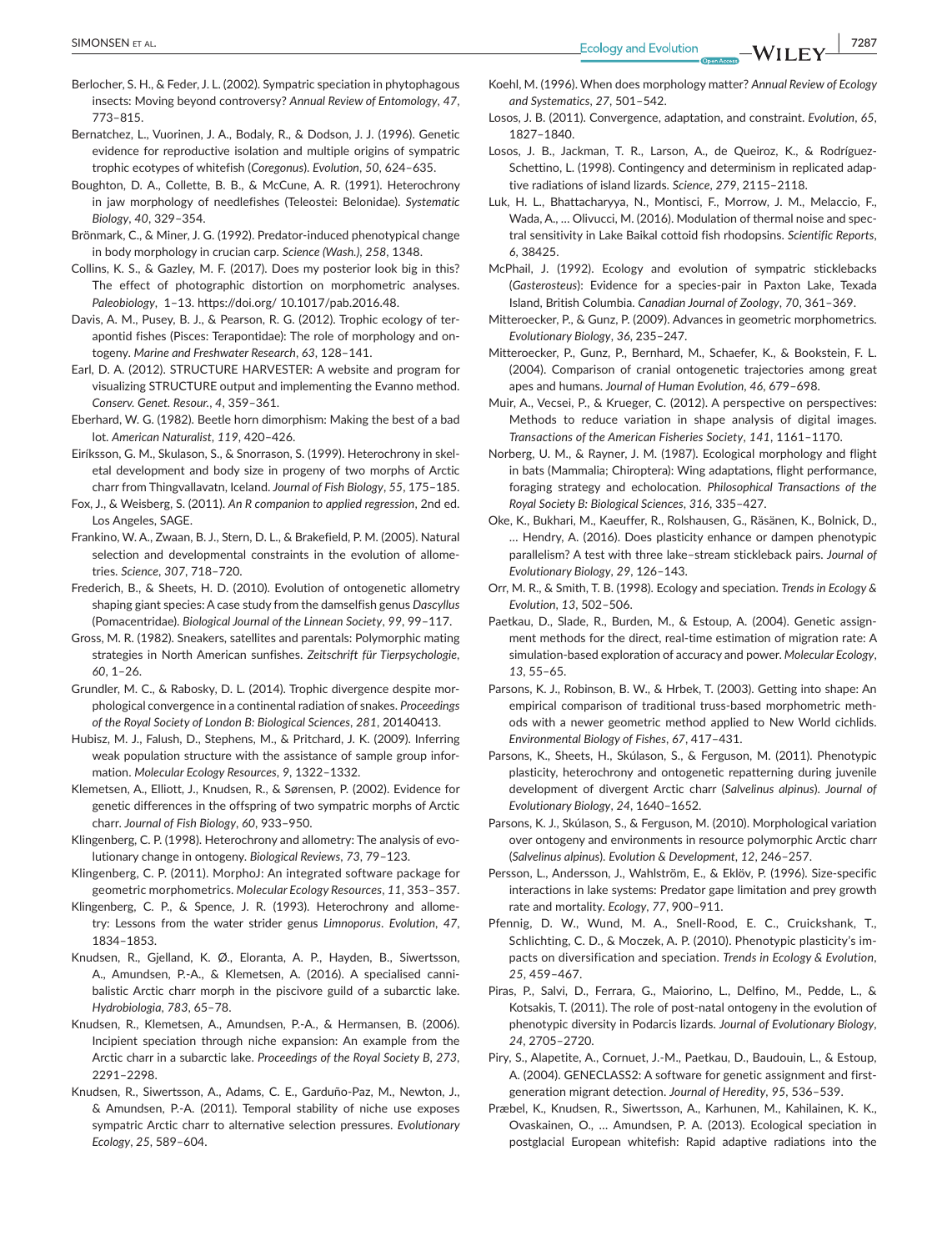littoral, pelagic, and profundal lake habitats. *Ecology and Evolution*, *3*, 4970–4986.

- Price, T. D., Qvarnström, A., & Irwin, D. E. (2003). The role of phenotypic plasticity in driving genetic evolution. *Proceedings of the Royal Society B*, *270*, 1433–1440.
- Pritchard, J. K., Stephens, M., & Donnelly, P. (2000). Inference of population structure using multilocus genotype data. *Genetics*, *155*, 945–959.
- Rannala, B., & Mountain, J. L. (1997). Detecting immigration by using multilocus genotypes. *Proceedings of the National Academy of Sciences of the United States of America*, *94*, 9197–9201.
- Richardson, M. K. (1999). Vertebrate evolution: The developmental origins of adult variation. *BioEssays*, *21*, 604–613.
- Richtsmeier, J. T., Corner, B. D., Grausz, H. M., Cheverud, J. M., & Danahey, S. E. (1993). The role of postnatal growth pattern in the production of facial morphology. *Systematic Biology*, *42*, 307–330.
- Robinson, B. W., & Parsons, K. J. (2002). Changing times, spaces, and faces: Tests and implications of adaptive morphological plasticity in the fishes of northern postglacial lakes. *Canadian Journal of Fisheries and Aquatic Science*, *59*, 1819–1833.
- Robinson, B. W., & Wilson, D. S. (1994). Character release and displacement in fishes: A neglected literature. *American Naturalist*, *144*, 596–627.
- Rohlf, F. (2010a). *tpsDig v. 2.16*, Stony Brook, NY: Department of Ecology and Evolution, State Univ. of New York.
- Rohlf, F. (2010b). *tpsUtil v. 1.53*. Stony Brook, NY: Department of Ecology and Evolution, State Univ. of New York.
- Rundle, H. D., & Nosil, P. (2005). Ecological speciation. *Ecology Letters*, *8*, 336–352.
- Ryman, N., Allendorf, F. W., & Ståhl, G. (1979). Reproductive isolation with little genetic divergence in sympatric populations of brown trout (*Salmo trutta*). *Genetics*, *92*, 247–262.
- Santana, S. E., & Cheung, E. (2016). Go big or go fish: Morphological specializations in carnivorous bats. *Proceedings of the Royal Society B*, *283*, 20160615.
- Scharnweber, K., Watanabe, K., Syvaranta, J., Wanke, T., Monaghan, M., & Mehner, T. (2013). Effects of predation pressure and resource use on morphological divergence in omnivorous prey fish. *BMC Evolutionary Biology*, *13*, 132.
- Schliewen, U. K., Tautz, D., & Pääbo, S. (1994). Sympatric speciation suggested by monophyly of crater lake cichlids. *Nature*, *368*, 629–632.
- Schluter, D., & Nagel, L. M. (1995). Parallel speciation by natural selection. *American Naturalist*, *146*, 292–301.
- Schultz, A. H. (1924). Growth studies on primates bearing upon man's evolution. *American Journal of Physical Anthropology*, *7*, 149–164.
- Sheets, H. D., & Zelditch, M. L. (2013). Studying ontogenetic trajectories using resampling methods and landmark data. *Hystrix, the Italian Journal of Mammalogy*, *24*, 67–73.
- Siwertsson, A., Knudsen, R., Adams, C. E., Præbel, K., & Amundsen, P.-A. (2013). Parallel and non-parallel morphological divergence among foraging specialists in European whitefish (*Coregonus lavaretus*). *Ecology and Evolution*, *3*, 1590–1602.
- Siwertsson, A., Knudsen, R., Kahilainen, K. K., Praebel, K., Primicerio, R., & Amundsen, P.-A. (2010). Sympatric diversification as influenced by ecological opportunity and historical contingency in a young species lineage of whitefish. *Evolutionary Ecology Research*, *12*, 929–947.
- Siwertsson, A., Refsnes, B., Frainer, A., Amundsen, P.-A., & Knudsen, R. (2016). Divergence and parallelism of parasite infections in Arctic charr morphs from deep and shallow lake habitats. *Hydrobiologia*, *783*, 131–143.
- Skoglund, S., Knudsen, R., & Amundsen, P.-A. (2013). Selective predation on zooplankton by pelagic Arctic charr, *Salvelinus alpinus*, in six subarctic lakes. *Journal of Ichthyology*, *53*, 849–855.
- Skoglund, S., Siwertsson, A., Amundsen, P.-A., & Knudsen, R. (2015). Morphological divergence between three Arctic charr morphs—The

significance of the deep-water environment. *Ecology and Evolution*, *5*, 3114–3129.

- Skúlason, S., Noakes, D. L., & Snorrason, S. S. (1989). Ontogeny of trophic morphology in four sympatric morphs of Arctic charr *Salvelinus alpinus* in Thingvallavatn, Iceland. *Biological Journal of the Linnean Society*, *38*, 281–301.
- Skulason, S., Snorrason, S. S., & Jonsson, B. (1999). Sympatric morphs, populations and speciation in freshwater fish with emphasis on Arctic charr. In A. E. Magurran, & R. M. May (Eds.), *Evolution of biological diversity* (pp. 70–92). Oxford: Oxford University Press.
- Smalås, A., Amundsen, P.-A., & Knudsen, R. (2013). Contrasting life history strategies of sympatric Arctic charr morphs, *Salvelinus alpinus*. *Journal of Ichthyology*, *53*, 856–866.
- Smith, T. B., & Skúlason, S. (1996). Evolutionary significance of resource polymorphisms in fishes, amphibians, and birds. *Annual Review of Ecology and Systematics*, *27*, 111–133.
- Snorrason, S. S., Skúlason, S., Jonsson, B., Malmquist, H. J., Jonasson, P. M., Sandlund, O. T., & Lindem, T. (1994). Trophic specialization in Arctic charr *Salvelinus alpinus* (Pisces; Salmonidae): Morphological divergence and ontogenetic niche shifts. *Biological Journal of the Linnean Society*, *52*, 1–18.
- Stayton, C. T., & Schwenk, K. (2006). Testing hypotheses of convergence with multivariate data: Morphological and functional convergence among herbivorous lizards. *Evolution*, *60*, 824–841.
- Strauss, R. E. (1987). On allometry and relative growth in evolutionary studies. *Systematic Biology*, *36*, 72–75.
- Svanbäck, R., & Eklöv, P. (2002). Effects of habitat and food resources on morphology and ontogenetic growth trajectories in perch. *Oecologia*, *131*, 61–70.
- Taylor, E. B., & Bentzen, P. (1993). Evidence for multiple origins and sympatric divergence of trophic ecotypes of smelt (*Osmerus*) in northeastern North America. *Evolution*, *47*, 813–832.
- Urošević, A., Ljubisavljević, K., & Ivanović, A. (2013). Patterns of cranial ontogeny in lacertid lizards: Morphological and allometric disparity. *Journal of Evolutionary Biology*, *26*, 399–415.
- Vähä, J. P., Erkinaro, J., Niemelä, E., & Primmer, C. R. (2007). Life-history and habitat features influence the within-river genetic structure of Atlantic salmon. *Molecular Ecology*, *16*, 2638–2654.
- Vähä, J. P., & Primmer, C. R. (2006). Efficiency of model-based Bayesian methods for detecting hybrid individuals under different hybridization scenarios and with different numbers of loci. *Molecular Ecology*, *15*, 63–72.
- Via, S. (2001). Sympatric speciation in animals: The ugly duckling grows up. *Trends in Ecology & Evolution*, *16*, 381–390.
- Wainwright, P. C. (1991). Ecomorphology: Experimental functional anatomy for ecological problems. *American Zoologist*, *31*, 680–693.
- Warnock, W. G., Rasmussen, J. B., & Taylor, E. B. (2010). Genetic clustering methods reveal bull trout (*Salvelinus confluentus*) fine-scale population structure as a spatially nested hierarchy. *Conservation Genetics*, *11*, 1421–1433.
- Warrant, E. J., & Locket, N. A. (2004). Vision in the deep sea. *Biological Reviews*, *79*, 671–712.
- Webb, P. (1977). Effects of median-fin amputation on fast-start performance of rainbow trout (*Salmo gairdneri*). *Journal of Experimental Biology*, *68*, 123–135.
- Webb, P. (1984). Body form, locomotion and foraging in aquatic vertebrates. *American Zoologist*, *24*, 107–120.
- Webster, M., & Zelditch, M. L. (2005). Evolutionary modifications of ontogeny: Heterochrony and beyond. *Paleobiology*, *31*, 354–372.
- Wimberger, P. H. (1994). Trophic polymorphisms, plasticity, and speciation in vertebrates. In D. J. Stouder, K. L. Fresh, & R. J. Feller (Eds.), *Theory and application in fish feeding ecology* (pp. 19–43). Columbia: University of South Carolina press.